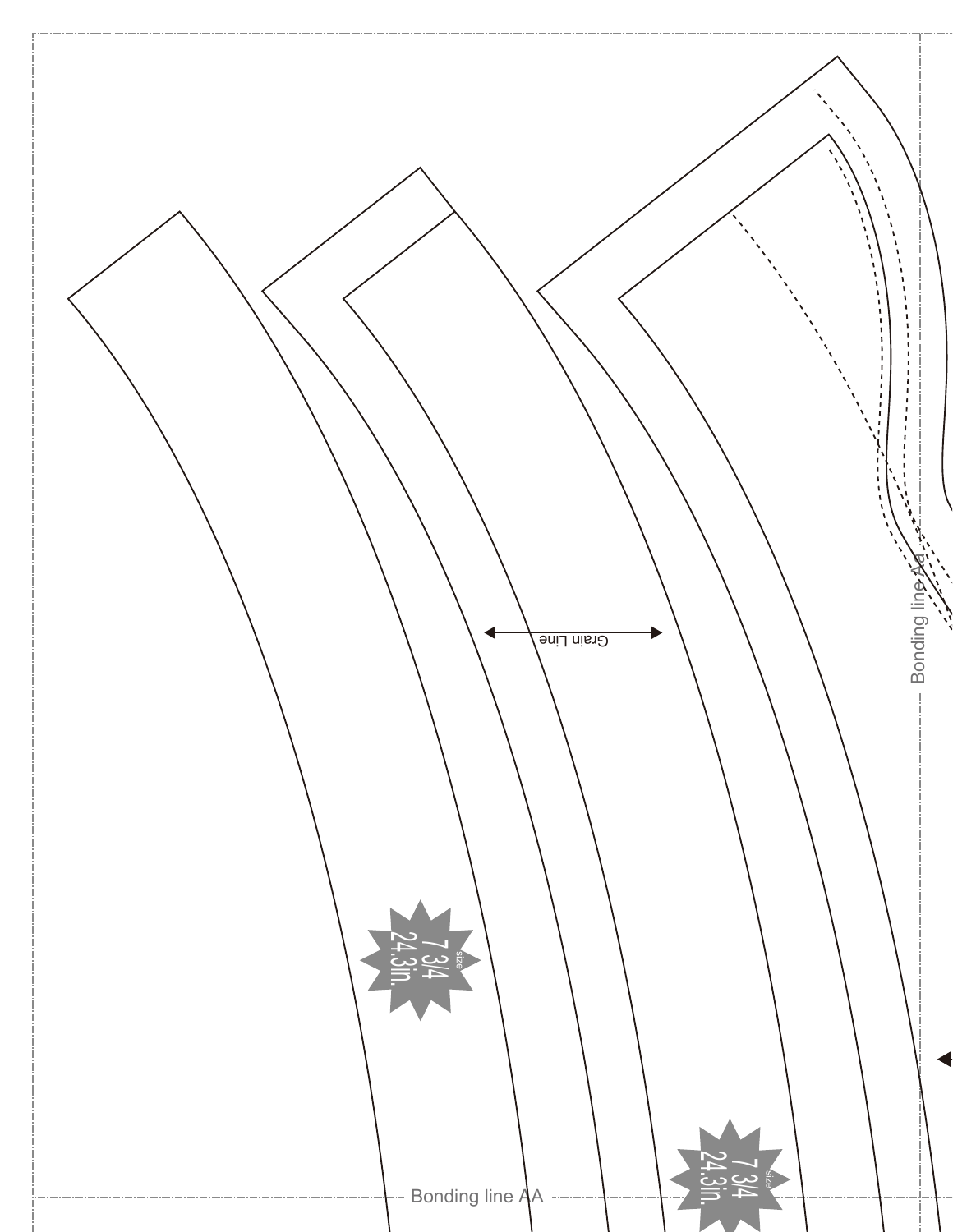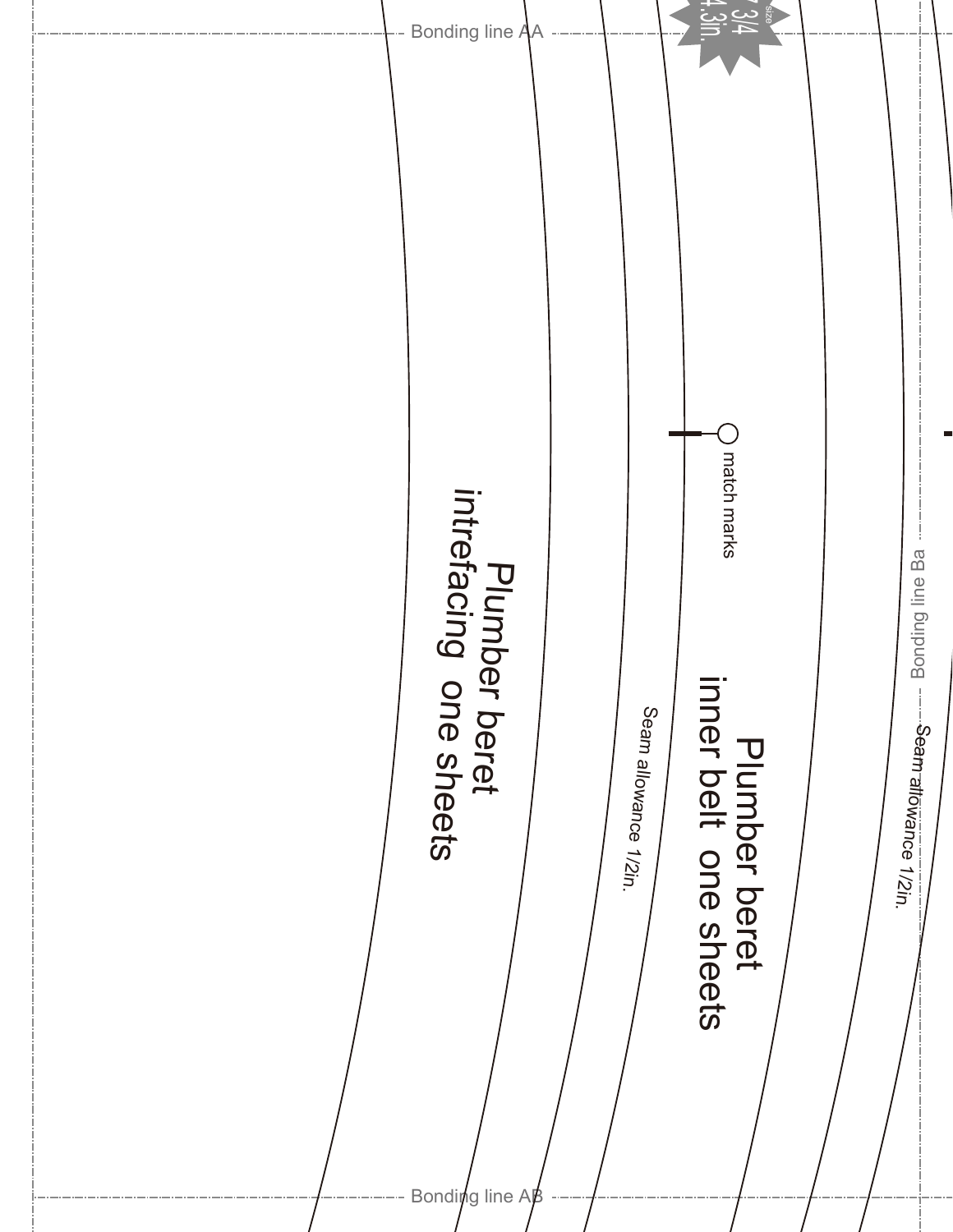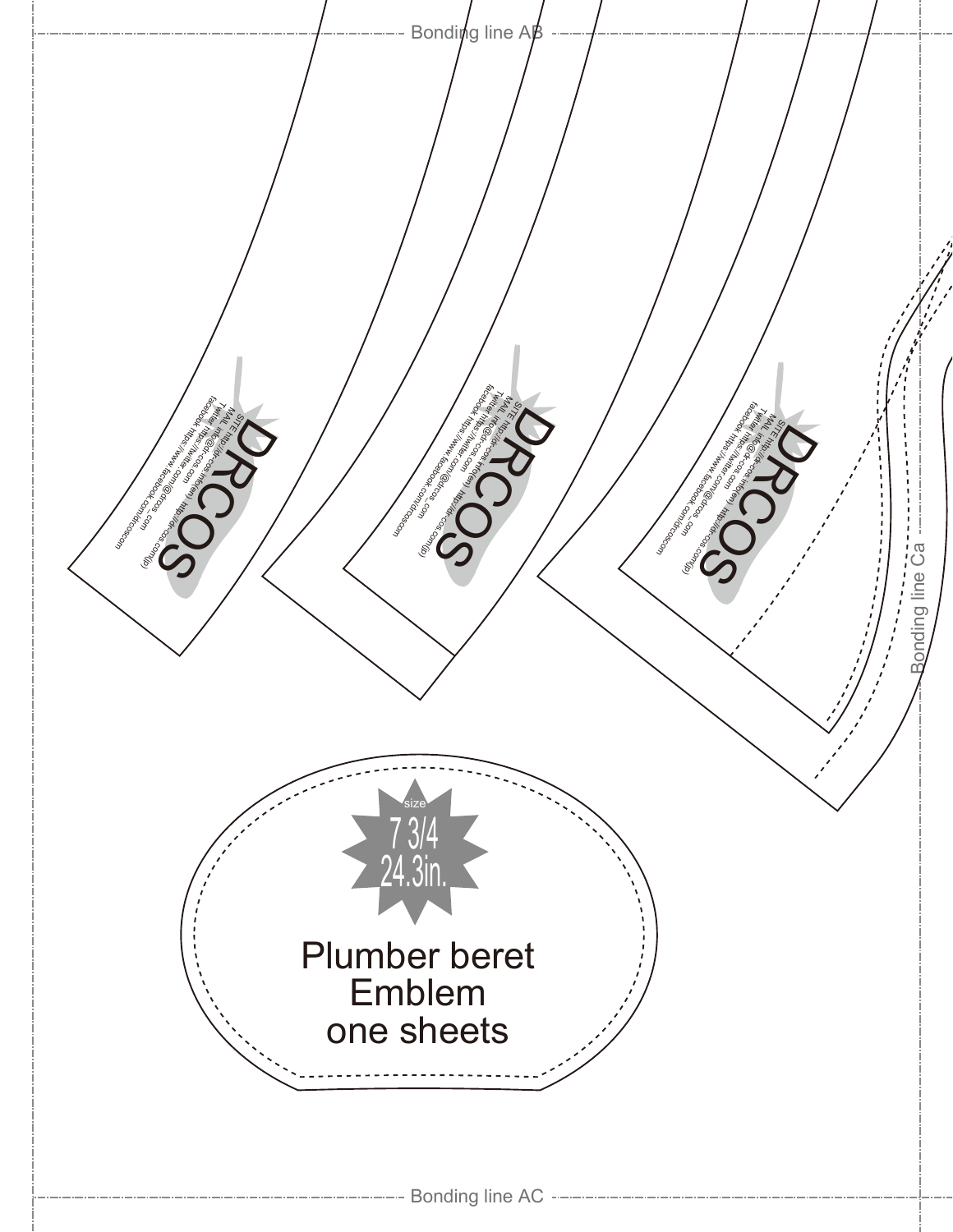![](_page_3_Picture_0.jpeg)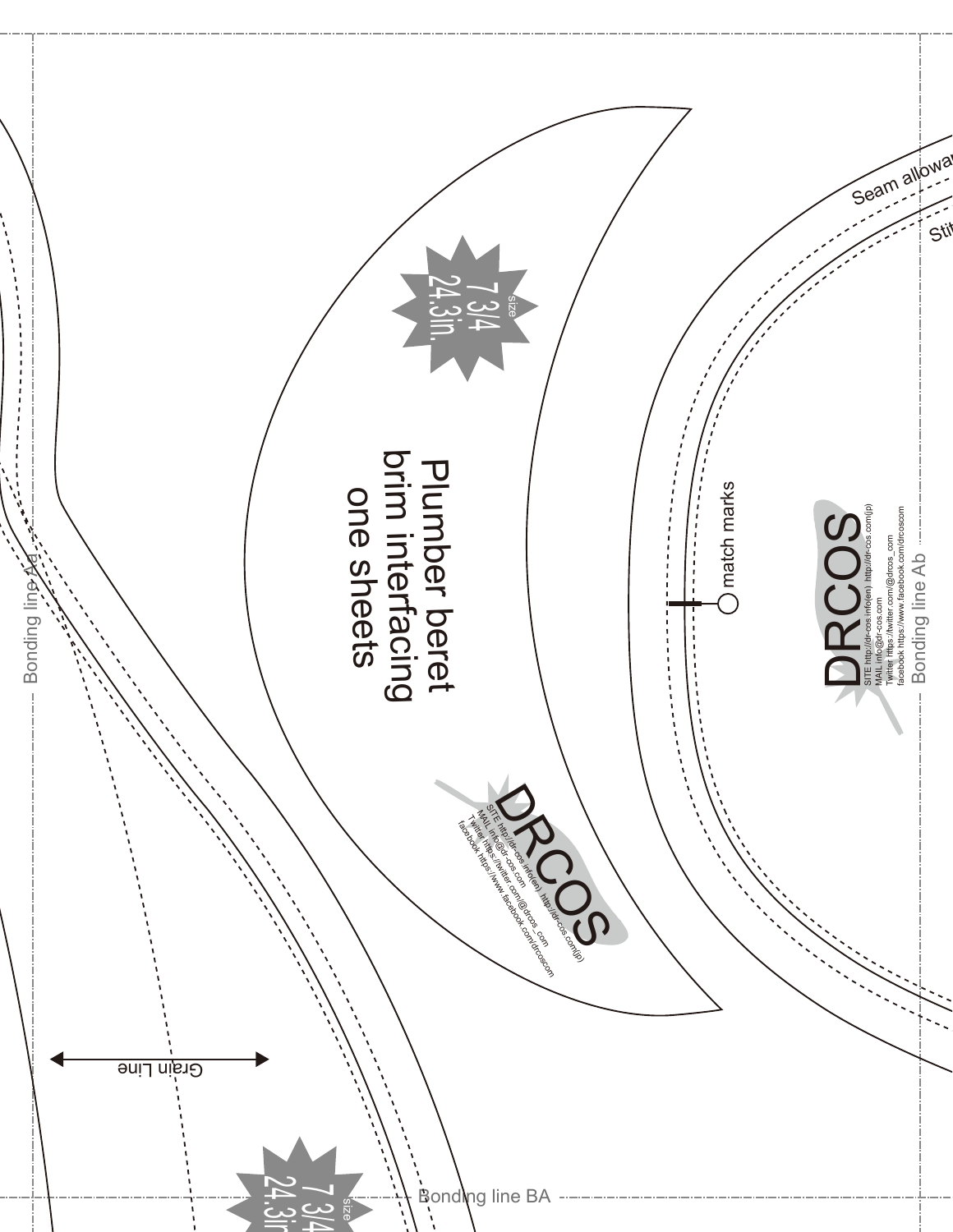![](_page_4_Figure_0.jpeg)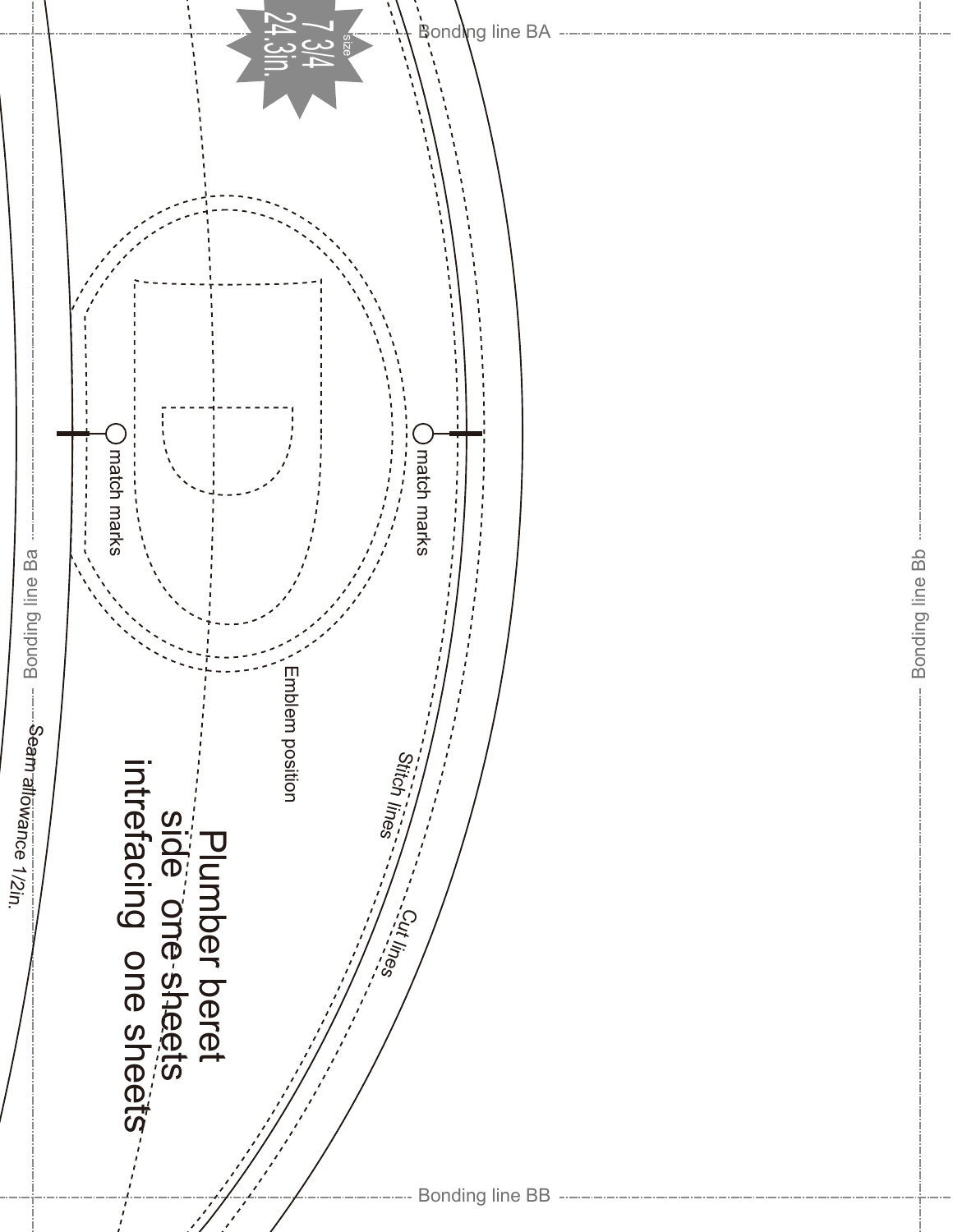![](_page_5_Figure_0.jpeg)